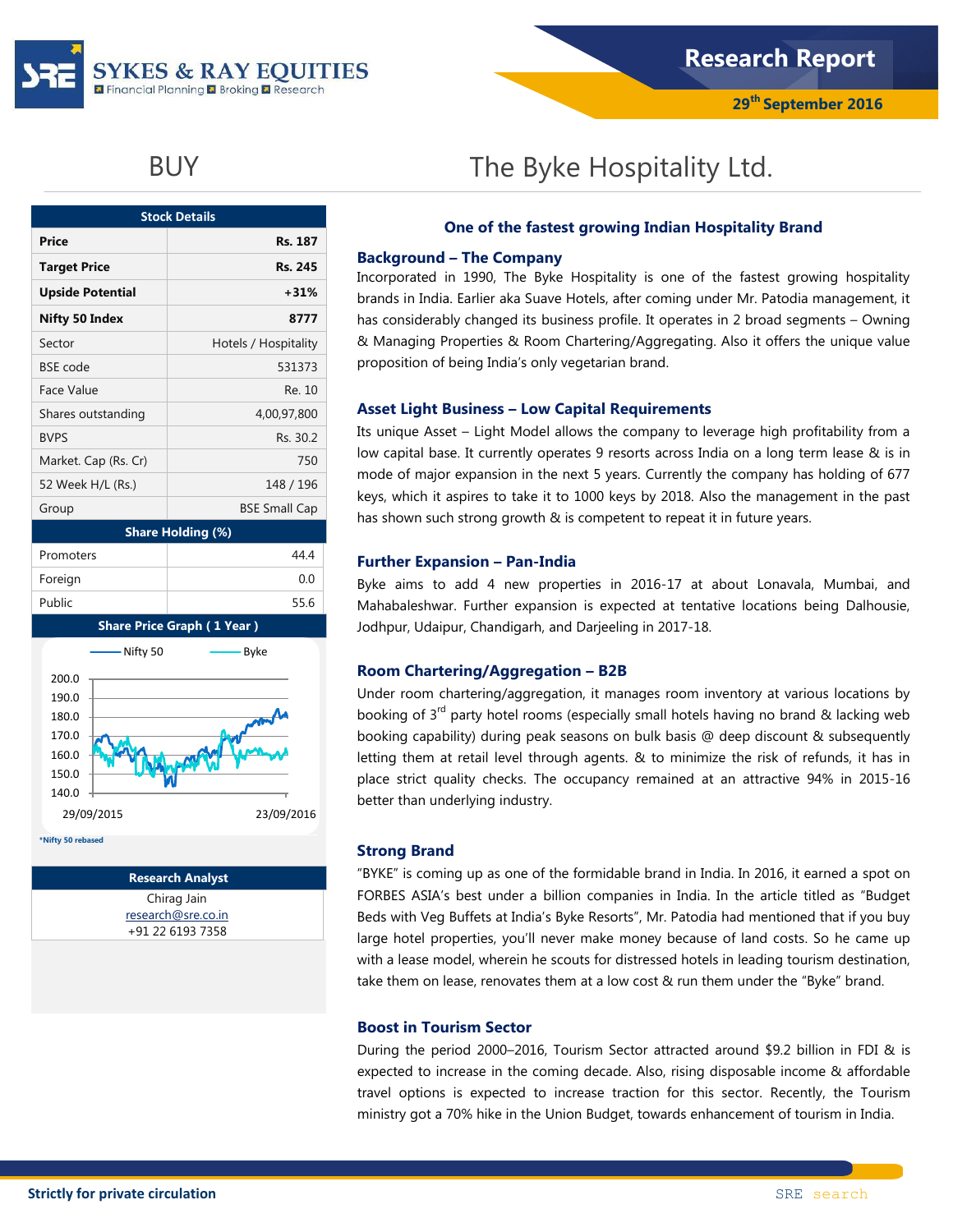

#### **Current Locations**

| Name                     | <b>State</b>  | <b>Keys</b> |
|--------------------------|---------------|-------------|
| The Byke Old Anchor      | Goa           | 240         |
| The Byke Suraj Plaza     | Thane         | 122         |
| The Byke Heritage        | Matheran      | 80          |
| The Byke Grassfield      | Jaipur        | 54          |
| The Byke Vijoya          | Puri          | 54          |
| The Byke Hidden Paradise | Goa           | 40          |
| The Byke Neelkanth       | Manali        | 40          |
| The Byke Redwood         | Matheran      | 25          |
| The Byke Sunflower       | Goa           | 22          |
|                          | <b>TOTAL:</b> | 677         |

#### **Revenues: Segmental Break-up**



#### **Risks & Concerns**

- Industry Slowdown: Any slowdown in terms of occupancy & ARR would impact the margins of the company.
- Natural Calamities: Any calamities where Byke hotels are located could impact its business.
- Expansion plans, if not materialising would impact the growth of the company.

#### **Outlook and Valuation**

The Byke Hospitality Ltd. is likely to see robust growth in its business on the back of improving macro scenario, better per capita spending, improving lifestyle etc. Good earnings growth, huge profit margins, strong cash flows, will favourably impact valuations. Expecting margins to grow steadily @ 25-30%cagr in coming years, it is currently trading at a PE of 22.1 / 16.6 on EPS of 8.5 / 11.2 for FY 2017 & 2018. Thus, we have valued it at a PE of 22 on EPS of 11.2 for FY 2018 to arrive at 245/-. Thus, we recommend a "**BUY**" rating for the company, with a potential **31% appreciation** from its current price.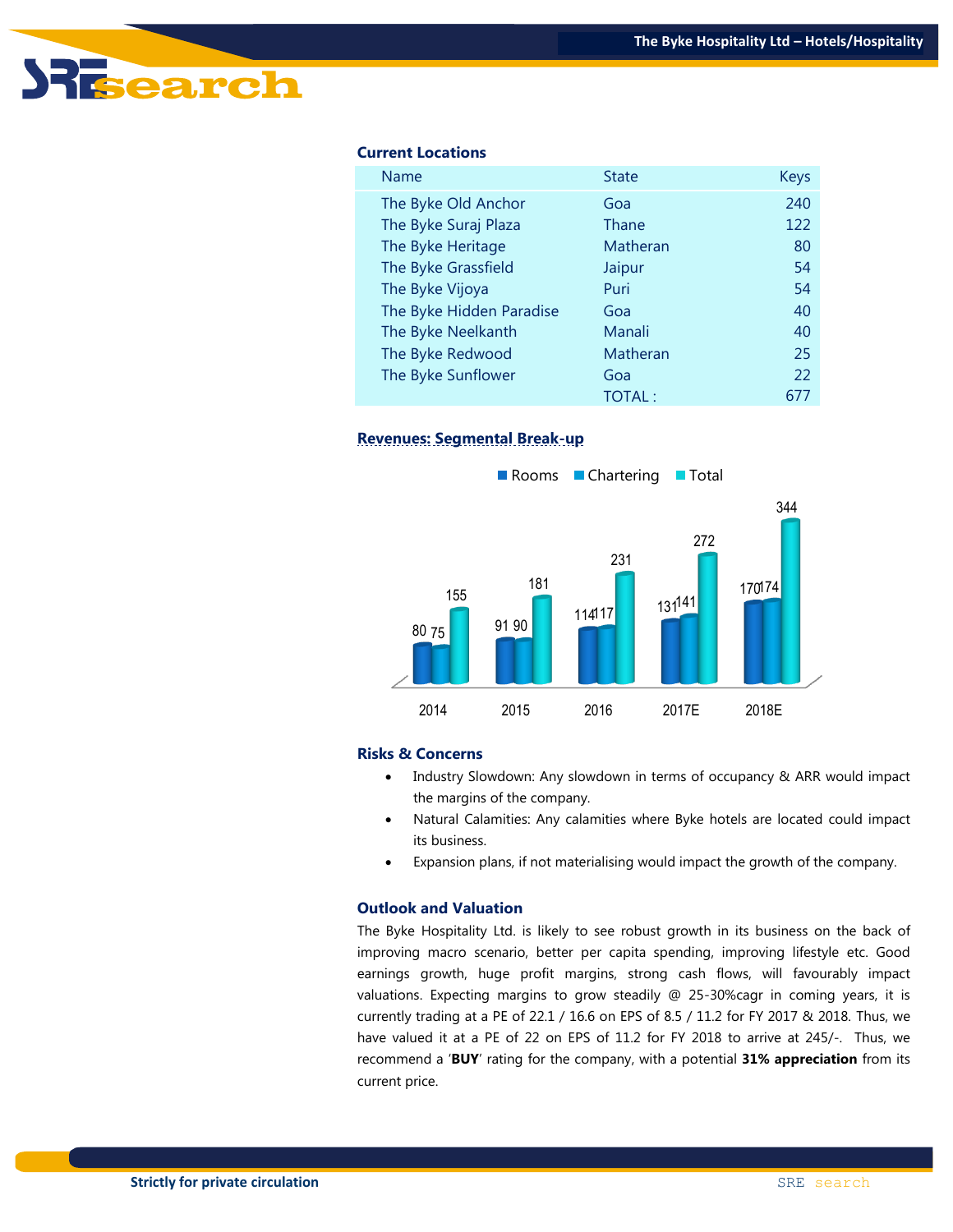# **SRE**

# **Financial Highlights**

| <b>Balance Sheet</b>        |              |                |             |                | Rs. crore      | <b>Ratios</b>           |              |              |             |             |             |
|-----------------------------|--------------|----------------|-------------|----------------|----------------|-------------------------|--------------|--------------|-------------|-------------|-------------|
|                             | <b>FY18E</b> | <b>FY17E</b>   | <b>FY16</b> | <b>FY15</b>    | <b>FY14</b>    |                         | <b>FY18E</b> | <b>FY17E</b> | <b>FY16</b> | <b>FY15</b> | <b>FY14</b> |
| <b>SOURCES OF FUNDS</b>     |              |                |             |                |                | <b>Financial Ratios</b> |              |              |             |             |             |
| <b>Share Capital</b>        | 40           | 40             | 40          | 40             | 20             | PBIDTM (%)              | 24%          | 24%          | 23%         | 21%         | 18%         |
| <b>Reserves Total</b>       | 156          | 112            | 81          | 60             | 65             | PBITM (%)               | 28%          | 28%          | 28%         | 26%         | 22%         |
| Total Shareholders' Funds   | 196          | 152            | 121         | 100            | 85             | CPM (%)                 | 14%          | 15%          | 12%         | 9%          | 13%         |
| Loans                       | 6            | 9              | 11          | 12             | 15             | PATM (%)                | 13%          | 12%          | 11%         | 11%         | 10%         |
| <b>Total Liabilities</b>    | 202          | 161            | 132         | 113            | 99             | ROCE (%)                | 41%          | 40%          | 40%         | 33%         | 29%         |
| <b>APPLICATION OF FUNDS</b> |              |                |             |                |                | ROE (%)                 | 23%          | 22%          | 21%         | 20%         | 19%         |
| <b>Gross Block</b>          | 155          | 138            | 120         | 103            | 92             | PAT/PBIDT (%)           | 55%          | 52%          | 49%         | 53%         | 55%         |
| Less: Accum. Depreciation   | 56           | 45             | 36          | 24             | 14             | PBDIT/Assets (%)        | 83%          | 69%          | 63%         | 47%         | 37%         |
| Net Block                   | 99           | 93             | 84          | 79             | 78             | Debt-Equity Ratio       | 0.03         | 0.06         | 0.09        | 0.12        | 0.17        |
| Net Deferred Tax            | -8           | -8             | $-7$        | $-5$           | $-5$           | <b>Current Ratio</b>    | 4.3          | 3.5          | 3.0         | 2.6         | 1.8         |
| Non Current Investment      | $\mathbf 0$  | $\mathbf 0$    | $\mathbf 0$ | $\mathbf 0$    | $\mathbf{0}$   | Sales/Net Assets        | 3.5          | 2.9          | 2.7         | 2.3         | 2.0         |
| Inventories                 | 8            | $\overline{7}$ | 6           | 6              | 6              | Net Assets/N.W          | 0.5          | 0.6          | 0.7         | 0.8         | 0.9         |
| <b>Sundry Debtors</b>       | 24           | 21             | 18          | 14             | 11             | Debt Ratio              | 0.0          | 0.0          | 0.0         | 0.0         | 0.0         |
| Cash and Bank               | 39           | 17             | 3           | 2              | $\overline{2}$ |                         |              |              |             |             |             |
| Loans and Advances          | 54           | 41             | 35          | 26             | 19             | <b>Valuation Ratios</b> |              |              |             |             |             |
| <b>Other Assets</b>         | 14           | 12             | 10          | $\overline{7}$ | 6              | EPS                     | 11.2         | 8.5          | 6.3         | 4.8         | 3.8         |
| <b>Current Liabilities</b>  | 29           | 24             | 21          | 19             | 21             | P/E                     | 16.6         | 22.1         | 29.7        | 39.0        | 49.2        |
| <b>Net Current Assets</b>   | 95           | 62             | 41          | 30             | 17             | <b>Book Value</b>       | 48.8         | 38.0         | 30.2        | 24.9        | 21.2        |
| <b>Total Assets</b>         | 202          | 161            | 132         | 113            | 99             | P/BV                    | 3.8          | 4.9          | 6.2         | 7.5         | 8.8         |

| <b>Financial Ratios</b> |      |      |      |      |      |
|-------------------------|------|------|------|------|------|
| PBIDTM (%)              | 24%  | 24%  | 23%  | 21%  | 18%  |
| PBITM (%)               | 28%  | 28%  | 28%  | 26%  | 22%  |
| CPM (%)                 | 14%  | 15%  | 12%  | 9%   | 13%  |
| <b>PATM (%)</b>         | 13%  | 12%  | 11%  | 11%  | 10%  |
| ROCE (%)                | 41%  | 40%  | 40%  | 33%  | 29%  |
| ROE (%)                 | 23%  | 22%  | 21%  | 20%  | 19%  |
| PAT/PBIDT (%)           | 55%  | 52%  | 49%  | 53%  | 55%  |
| PBDIT/Assets (%)        | 83%  | 69%  | 63%  | 47%  | 37%  |
| Debt-Equity Ratio       | 0.03 | 0.06 | 0.09 | 0.12 | 0.17 |
| <b>Current Ratio</b>    | 4.3  | 3.5  | 3.0  | 2.6  | 1.8  |
| Sales/Net Assets        | 3.5  | 2.9  | 2.7  | 2.3  | 2.0  |
| Net Assets/N.W          | 0.5  | 0.6  | 0.7  | 0.8  | 0.9  |
| Debt Ratio              | 0.0  | 0.0  | 0.0  | 0.0  | 0.0  |
|                         |      |      |      |      |      |
| <b>Valuation Ratios</b> |      |      |      |      |      |
| EPS                     | 11.2 | 8.5  | 6.3  | 4.8  | 3.8  |
| P/E                     | 16.6 | 22.1 | 29.7 | 39.0 | 49.2 |
| <b>Book Value</b>       | 48.8 | 38.0 | 30.2 | 24.9 | 21.2 |
| P/BV                    | 3.8  | 4.9  | 6.2  | 7.5  | 8.8  |

#### **Profit & Loss Statement <b>Cash Flow Cash Flow** *Rs. crore* **Rs. crore**

|                          | <b>FY18E</b> | <b>FY17E</b> | <b>FY16</b>    | <b>FY15</b>    | <b>FY14</b>    |                      | <b>FY18E</b> | <b>FY17E</b> | <b>FY16</b> | <b>FY15</b> | <b>FY14</b> |
|--------------------------|--------------|--------------|----------------|----------------|----------------|----------------------|--------------|--------------|-------------|-------------|-------------|
| Total Income             | 345          | 272          | 232            | 182            | 156            | Cash from Operations | 47           | 40           | 27          | 16          | 20          |
| <b>Total Expenditure</b> | 262          | 208          | 179            | 144            | 127            | Cash from Investing  | $-17$        | $-18$        | $-18$       | $-9$        | $-9$        |
| PBIDT                    | 82           | 65           | 53             | 37             | 29             | Cash from Financing  | $-8$         | $-8$         | $-8$        | $-7$        | $-10$       |
| Interest                 | 1            | $\mathbf{1}$ | $\overline{2}$ | $\overline{2}$ | $\overline{2}$ | <b>Net Cash Flow</b> | 22           | 14           | 1           | $\mathbf 0$ |             |
| PBDT                     | 81           | 63           | 51             | 36             | 27             |                      |              |              |             |             |             |
| Depreciation             | 15           | 13           | 12             | 10             | 5              |                      |              |              |             |             |             |
| Profit Before Tax        | 66           | 50           | 40             | 25             | 21             |                      |              |              |             |             |             |
| Tax                      | 21           | 16           | 12             | 5              | $\overline{4}$ |                      |              |              |             |             |             |
| <b>PAT</b>               | 45           | 34           | 26             | 20             | 16             |                      |              |              |             |             |             |

|              |              |             |             | Rs. crore   | <b>Cash Flow</b>     |              |              |             |             | Rs. crore   |
|--------------|--------------|-------------|-------------|-------------|----------------------|--------------|--------------|-------------|-------------|-------------|
| <b>FY18E</b> | <b>FY17E</b> | <b>FY16</b> | <b>FY15</b> | <b>FY14</b> |                      | <b>FY18E</b> | <b>FY17E</b> | <b>FY16</b> | <b>FY15</b> | <b>FY14</b> |
| 345          | 272          | 232         | 182         | 156         | Cash from Operations | 47           | 40           | 27          | 16          | 20          |
| 262          | 208          | 179         | 144         | 127         | Cash from Investing  | $-17$        | $-18$        | $-18$       | $-9$        | $-9$        |
| 82           | 65           | 53          | 37          | 29          | Cash from Financing  | -8           | -8           | -8          | $-7$        | $-10$       |
|              |              |             |             | 2           | <b>Net Cash Flow</b> | 22           | 14           |             | 0           |             |